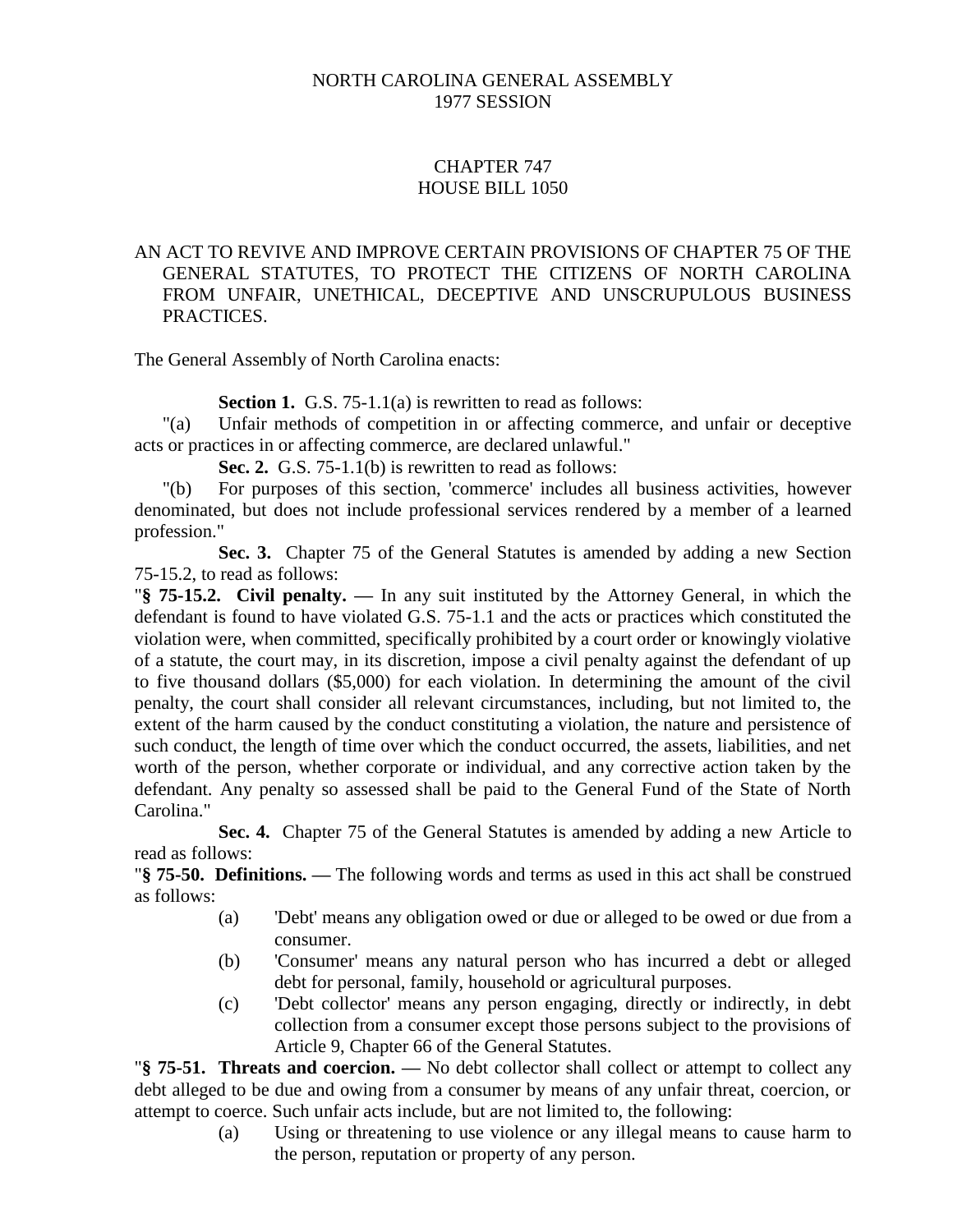# **General Assembly of North Carolina 1977**

- (b) Falsely accusing or threatening to accuse any person of fraud or any crime, or of any conduct that would tend to cause disgrace, contempt or ridicule.
- (c) Making or threatening to make false accusations to another person, including any credit reporting agency, that a consumer has not paid, or has willfully refused to pay a just debt.
- (d) Threatening to sell or assign, or to refer to another for collection, the debt of the consumer with an attending representation that the result of such sale, assignment or reference would be that the consumer would lose any defense to the debt or would be subjected to harsh, vindictive, or abusive collection attempts.
- (e) Representing that nonpayment of an alleged debt may result in the arrest of any person.
- (f) Representing that nonpayment of an alleged debt may result in the seizure, garnishment, attachment, or sale of any property or wages unless such action is in fact contemplated by the debt collector and permitted by law.
- (g) Threatening to take any action not in fact taken in the usual course of business, unless it can be shown that such threatened action was actually intended to be taken in the particular case in which the threat was made.
- (h) Threatening to take any action not permitted by law.

"**§ 75-52. Harassment. —** No debt collector shall use any conduct, the natural consequence of which is to oppress, harass, or abuse any person in connection with the attempt to collect any debt. Such unfair acts include, but are not limited to, the following:

- (a) Using profane or obscene language, or language that would ordinarily abuse the typical hearer or reader.
- (b) Placing collect telephone calls or sending collect telegrams unless the caller fully identifies himself and the company he represents.
- (c) Causing a telephone to ring or engaging any person in telephone conversation with such frequency as to be unreasonable or to constitute a harassment to the person under the circumstances or at times known to be times other than normal waking hours of the person.
- (d) Placing telephone calls or attempting to communicate with any person, contrary to his instructions, at his place of employment, unless the debt collector does not have a telephone number where the consumer can be reached during the consumer's nonworking hours.

"**§ 75-53. Unreasonable publication. —** No debt collector shall unreasonably publicize information regarding a consumer's debt. Such unreasonable publication includes, but is not limited to, the following:

- (a) Any communication with any person other than the debtor or his attorney, except:
	- (1) with the written permission of the debtor or his attorney;
	- (2) to persons employed by the debt collector, to a credit reporting agency, to a person or business employed to collect the debt on behalf of the creditor, or to a person who makes a legitimate request for the information;
	- (3) to the spouse (or one who stands in place of the spouse) of the debtor, or to the parent or guardian of the debtor if the debtor is a minor and lives in the same household with such parent;
	- (4) for the sole purpose of locating the debtor, if no indication of indebtedness is made;
	- (5) through legal process.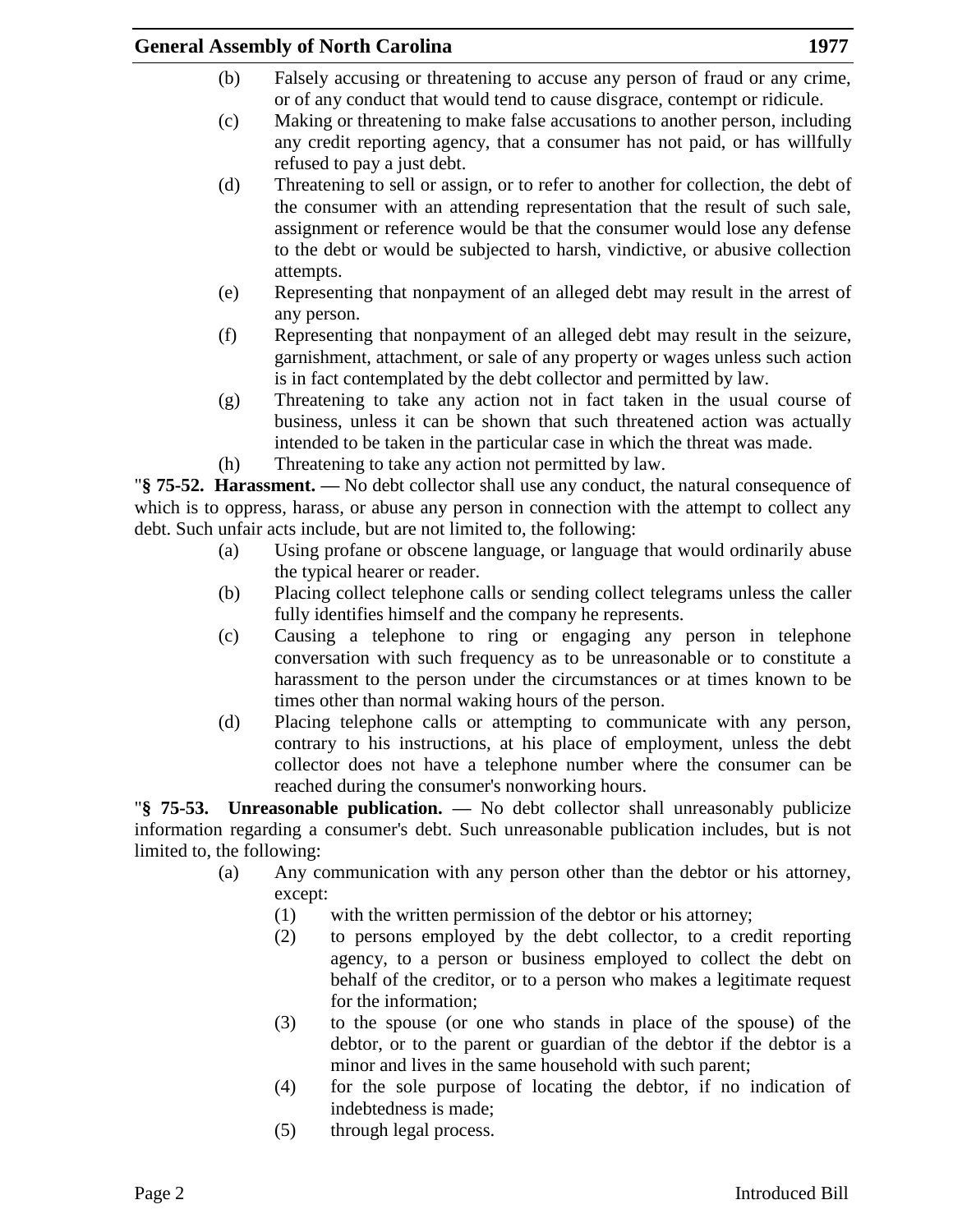# **General Assembly of North Carolina 1977**

- (b) Using any form of communication which ordinarily would be seen or heard by any person other than the consumer that displays or conveys any information about the alleged debt other than the name, address and phone number of the debt collector except as otherwise provided in this Article.
- (c) Disclosing any information relating to a consumer's debt by publishing or posting any list of consumers, except for credit reporting purposes and the publication and distribution of otherwise permissible 'stop lists' to the pointof-sale locations where credit is extended, or by advertising for sale any claim to enforce payment thereof or in any other manner other than through legal process.

**"§ 75-54. Deceptive representation. —** No debt collector shall collect or attempt to collect a debt or obtain information concerning a consumer by any fraudulent, deceptive or misleading representation. Such representations include, but are not limited to, the following:

- (a) Communicating with the consumer other than in the name (or unique pseudonym) of the debt collector and the person or business on whose behalf the debt collector is acting or to whom the debt is owed.
- (b) Failing to disclose in all communications attempting to collect a debt that the purpose of such communication is to collect a debt.
- (c) Falsely representing that the debt collector has in his possession information or something of value for the consumer.
- (d) Falsely representing the character, extent, or amount of a debt against a consumer or of its status in any legal proceeding; falsely representing that the collector is in any way connected with any agency of the federal, State or local government; or falsely representing the creditor's rights or intentions.
- (e) Using or distributing or selling any written communication which simulates or is falsely represented to be a document authorized, issued, or approved by a court, an official, or any other legally constituted or authorized authority, or which creates a false impression about its source.
- (f) Falsely representing that an existing obligation of the comsumer may be increased by the addition of attorney's fees, investigation fees, service fees, or any other fees or charges.
- (g) Falsely representing the status or true nature of the services rendered by the debt collector or his business.

"**§ 75-55. Unconscionable means. —** No debt collector shall collect or attempt to collect any debt by use of any unconscionable means. Such means include, but are not limited to, the following:

- (a) Seeking or obtaining any written statement or acknowledgement in any form containing an affirmation of any debt by a consumer who has been declared bankrupt, an acknowledgement of any debt barred by the statute of limitations, or a waiver of any legal rights of the debtor without disclosing the nature and consequences of such affirmation or waiver and the fact that the consumer is not legally obligated to make such affirmation or waiver.
- (b) Collecting or attempting to collect from the consumer all or any part of the debt collector's fee or charge for services rendered, collecting or attempting to collect any interest or other charge, fee or expense incidental to the principal debt unless legally entitled to such fee or charge.
- (c) Communicating with a consumer (other than a statement of account used in the normal course of business) whenever the debt collector has been notified by the consumer's attorney that he represents said consumer.